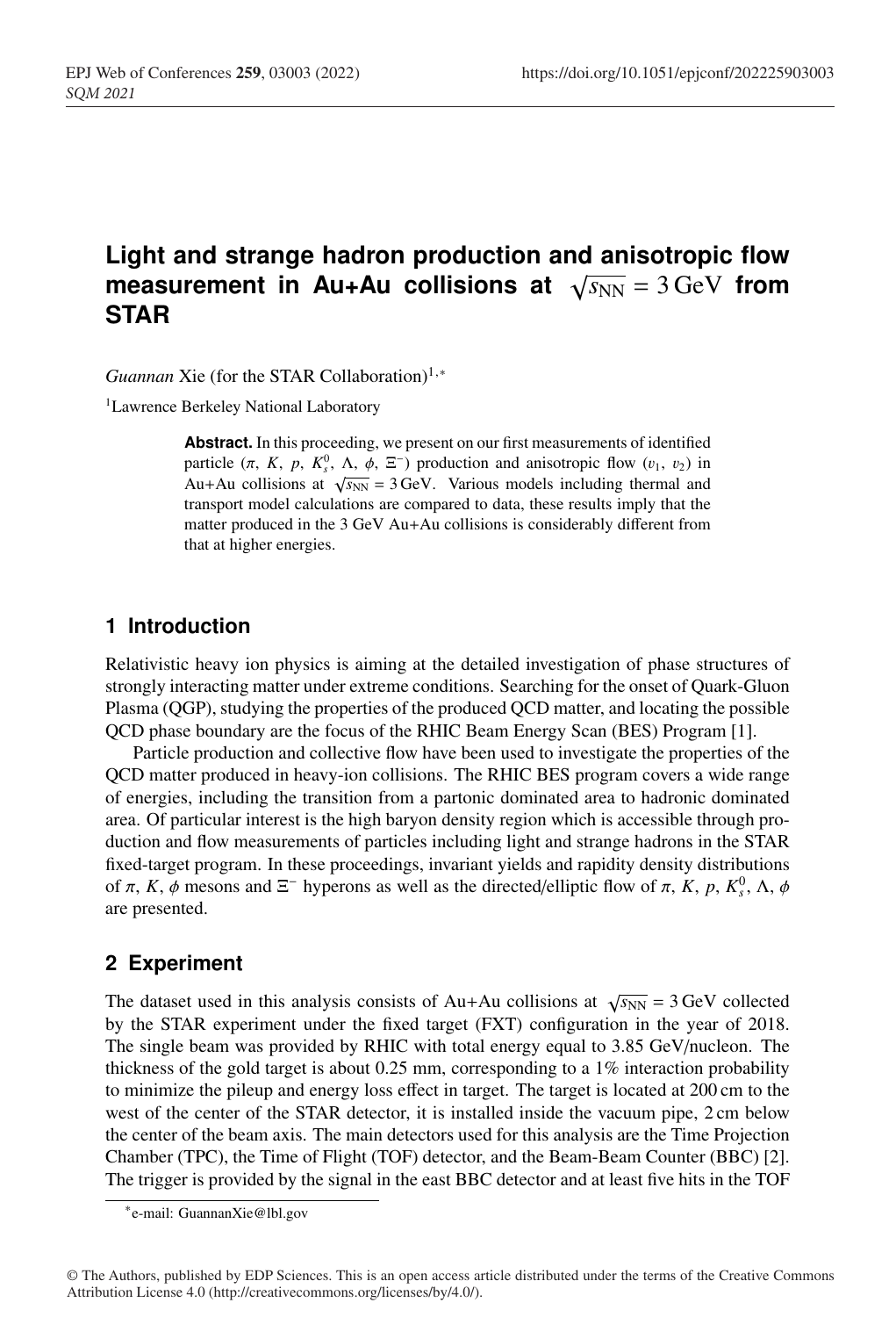detector. Tracking and particle identification (PID) are done using the energy loss (dE/dx) information from TPC and time of flight  $(1/\beta)$  information from TOF. In total, approximately  $2.6\times10^8$  minimum bias triggered events are used in this analysis. Reconstruction of short lived particles,  $K_S^0 \to \pi^+ + \pi^-$ ,  $\Lambda \to p + \pi^-$  and  $\Xi^- \to \Lambda + \pi^-$  is performed using the KF Particle Finder package based on the Kalman Filter method [2]. Those combinatorial backgrounds are obtained by rotating daughter tracks. The  $\phi$  mesons are reconstructed through the hadronic decay channel,  $\phi \to K^+ + K^-$ , where combinatorial background is estimated using the mixed event technique. After corrected for the acceptance and efficiency, the  $4\pi$  acceptance yield (dN) and anisotropic flow  $(v_1, v_2)$  are obtained.

#### **3 Light and Strange Hadron Yields**

Figure 1 left shows the  $K^-/K^+$  ratio along with collision energy  $\sqrt{s_{NN}}$ . The relative yield of *K*<sup>−</sup> is much smaller compared to *K*<sup>+</sup> at 3 GeV which demonstrates the importance of *K*<sup>+</sup> production in association with the  $\Lambda$  ( $N + N \rightarrow N + \Lambda + K$ ). Right plot shows the  $K^+/\pi^+$  ratio along with  $\sqrt{s_{NN}}$ . The horn structure around 7 GeV was proposed as a possible signal of onset of deconfinement in early days, but later on the data are described well by the statistics models. The measured  $K^-/K^+$  and  $K^+/\pi^+$  ratios at 3 GeV follow with the world trend [3].



**Figure 1.**  $K^-/K^+$  (left) and  $K^+/\pi^+$  (right) ratio as a function of  $\sqrt{s_{NN}}$ . The red star shows the measurements at 3 GeV with statistical and systematic uncertainties added together, while other markers are used for data from other energies [3].

Statistical thermal models have often been used to characterize the thermal properties of the produced media. In low energies, the strangeness production is rare, therefore it has been argued that strangeness number needs to be conserved locally on an event-by-event basis described by the Canonical Ensemble (CE), which leads to a reduction in the yields of hadrons with non-zero strangeness number. Figure 2 shows the  $\phi/K^-$  (left) and  $\phi/\Xi^-$ (right) ratios from our measurements in different centralities as a function of  $\sqrt{s_{NN}}$ . The measured  $\phi/K^-$  and  $\phi/\Xi^-$  ratios at 3 GeV are slightly higher than the values at high energies for  $\sqrt{s_{NN}} \ge 7$  GeV. There is a hint for both the measured  $\phi/K^-$  and  $\phi/\Xi^-$  ratios in midcentral collisions are larger than that in central collisions, and this need further statistics to systematically study the centrality dependence in detail. The Grand Canonical Ensemble (GCE) underestimates our data with ∼5σ effect for  $\phi/K^-$  and ∼4σ effect for  $\phi/\Xi^-$ , while the CE calculation with strangeness correlation length (*rc*) ∼3.2 fm can reasonably describe our measurements. The precise determination of the thermal parameters (including  $T_{ch}$ ,  $\mu_B$ and *rc*) needs a global thermal model fit with all the particle yields at 3 GeV. The modified transport models (UrQMD and SMASH) calculations by including high mass resonances decay to  $\phi$  and  $\Xi^-$  can also reasonably describe the data at low energies [4]. In the Au+Au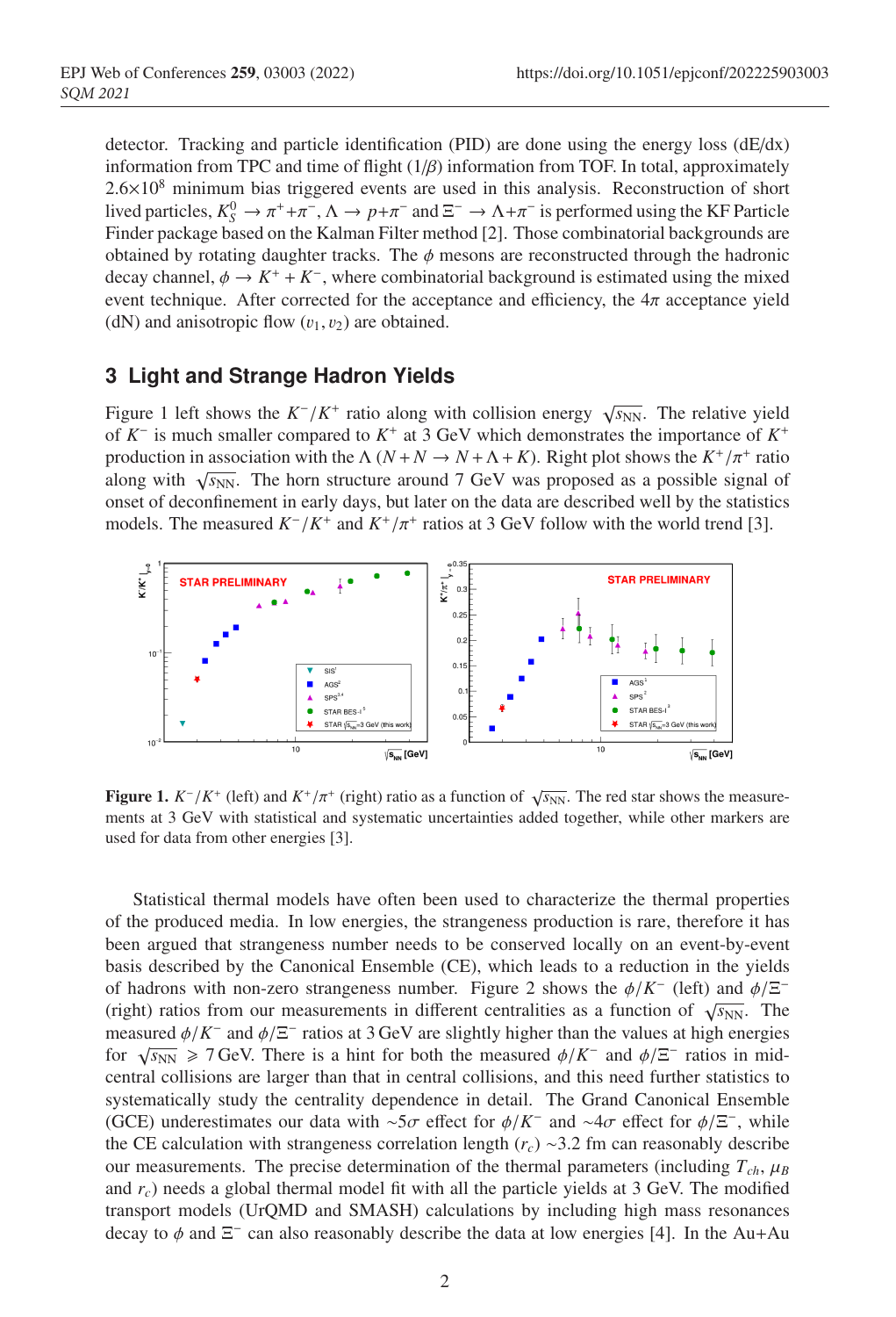

**Figure 2.**  $\phi/K^-$  (left) and  $\phi/\Xi^-$  (right) ratio as a function of  $\sqrt{s_{NN}}$ . The solid color markers show the measurements at 3 GeV from different centrality bins with vertical lines for statistical and bracket symbols for systematic errors, while other markers are used for data from various other energies and/or collision systems [4].

collisions at 3 GeV, the observed strangeness production mechanism may be different from that at high energy, and this may indicate a change of EoS at this low energy.

#### **4 Light and Strange Hadron Anisotropic Flow**



**Figure 3.** NCQ scaled  $v_2$  as a function of  $(m_T - m_0)/n_q$  for pions, kaons and protons from Au+Au collisions in 10-40% centrality for positive (left) and negative (right) charged particles.

Directed flow  $v_1$  and elliptic flow  $v_2$  are sensitive to the stiffness of the nuclear Equation of State (EoS) at high baryon density region [5]. The number of constituent quark (NCQ) scaling of  $v_2$  is observed for particle or anti-particle for collision energy  $\geq 7.7$  GeV and it is often argued as an evidence for the formation of a QGP phase with partonic degrees of freedom. For 3 GeV collisions, the elliptic flow of all charged hadrons measured at midrapidity are negative and the NCQ scaling is absent as shown in Fig. 3, especially for positive charged particles. The slope of the midrapidity directed flow of all measured hadrons are found to be positive as shown in Fig. 4 [5]. This is the first time observed of positive  $v_1$  slop for kaons and  $\phi$  mesons. In addition, the UrQMD model calculations with the baryonic meanfield potential qualitatively reproduce our observations. Due to the formation of the QGP,